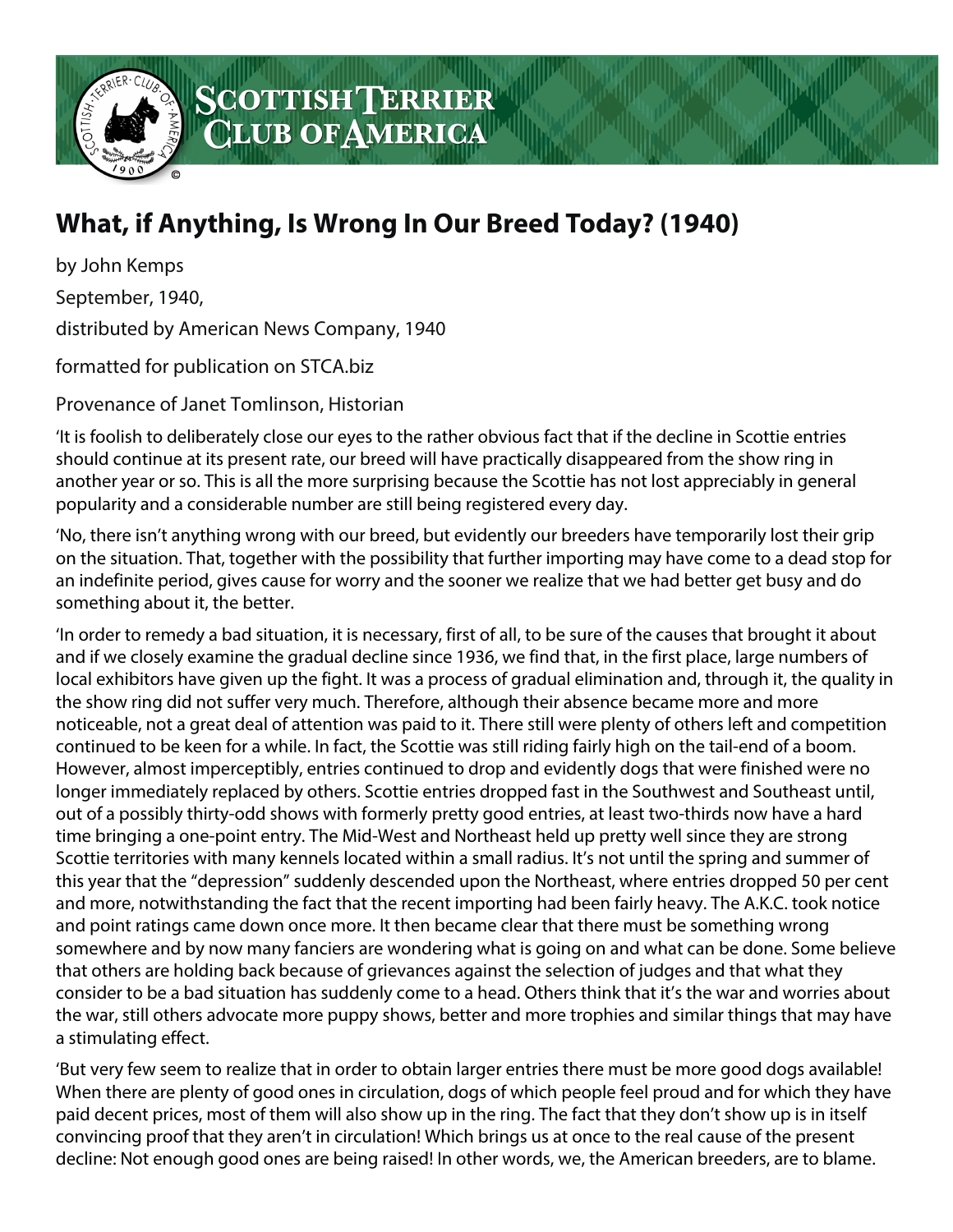We have lived for years off the fat of the land, but as a group we have not kept an eye on the future. We simply have become lazy and have rocked ourselves to sleep, that's all. Now, all of a sudden, we are waking up to find that by lying down on the job, by just playing around a little, we have created the present situation! Yes, let us be honest, for a change, and admit, because if we don't admit it and continue to do nothing but blame our judges, our fellow-0breeders, the show giving clubs and everyone else but ourselves, our show Scottie will, before very long, become a museum piece and a curiosity.

'Things are not going to be easy and certainly not if we continue to strike a self-satisfied attitude. There exists, at present, a spirit of indifference among just those kennel owners who used to be the pillars of the breed. What has caused that indifference is another matter, but it isn't healthy for a breed when its fanciers decide to rest on their laurels and live on their reputation for a while! Just think of the hundreds of wonderful matrons owned in the United States today, think of the tremendous possibilities they afford if we do the right thing by them!

'It is a rather lame excuse to say that there "seems to be no market, these days." Certainly there is a market, but not for mediocre dogs at high prices! WE must not forget that with the breed, the general public has also grown up! There is a market for good ones, the trouble is that lately the supply has not met the demand, consequently very few good ones are being shown.

'No, we do not have far to look for the cause of our present trouble. All we have to do is take a good look around in our kennels, not at all the winners of yesterday who have had their show careers, but at our young dogs … if we have any that are worth looking at. That should be sufficient.

'The Scottie will "come back" again, if we want it to come back. Not if we shrug our shoulders and return to our favorite easy chair to dream some more about our past victories and the good old days!'

Mr. Kemps noted the following which he titled "Call of Champions":

Mr. and Mrs. Albers W. Roth 1832 East 75t St., Kansas City, MO

477. Black Imp of Barnridge, A-130,299, Bitch, whelped 8-12-35. Bred by Dr. F.W. Zimmerman. Owned by Dr. F.W. Zimmerman and W. Neil. In finishing her Championship Black Imp went Best of Breed twice placed second in the Group and took Four Major shows. Her first being at Louisville, Ky., then Columbus, Ohio, Huntington, W. Va., and Youngstown, Ohio. Black Imp of Barnridge is by Ch. Walnut Adonis of Briarcroft out of Ch. Broxton Buttonhook by Bravo of Corse out of Wrockwardine Dawn by Albourne Double Scotch out of Barlae Bracken. Bravo of Corse by Barmston Brigadier out of Tune of Corse. Ch. Walnut Adonis of Briarcroft by Albourne Blackbird out of Fickle of Corse by Garrell Toddler out of Plaid of Corse. Albourne Blackbird by Ch. Albourne Barty out of Songstress of Docken.

478. Gillsie Dictator. A-376,763 dog; whelped 5-31-38. Bred by Mrs. W. Gill of England, owned by the Relgalf Kennels of Mrs. Flagler Mathews. Dictator is by Niddbank Advert out of Gillsie Black Lassie by Randolf of Rookes out of Gillsie Gloria by Reefer of Rookes out of Borwood Speculation. Randolf of Rookes by Radical of Rookes out of Borwood Speculation. Niddbank Advert of Walsing Waiter out of Niddbank Miss Modern by Masterpiece of Rookes out of Remmerl Judith. Walsing Waiter by Randolf of Rookes out of Walsing Waitress. Dictator's first major show was at Springfield where he went Best of Breed and then won the Terrier Group. His next major show was at Washington, D.C. He finished his championship points at South Orange, J.J.

479. Darcie O'Giadscot. A-329,002, Bitch, whelped 5-14-37. Bred by Roy T. Gladney, owned by Mrs. R.T. Gladney. Darcie took three major shows, at Chiro, Calif., Santa Cruz, Calif., and Salinas, Calif. She completed her title at Chico, Calif. During her show career she went Best of Breed once placing fourth in the Group. Darcie is by Fraochen Wise Guy out of Glenncannie Lady by Ch. Glencannie Crusader out of Glendu Glamour of Simondale. Ch. Glencannie Crusader by Ch. Drum Major of Docken out of Ch. Albourne Red Mary. Fraochen Wise Guy by Sandhey's Solomon out of Croindene Nosegay by Croindene Crack O'-Doom out of Croindene Concoction Sandhey's Solomon by Heather Necessity out of Albourne Annie Laurie.